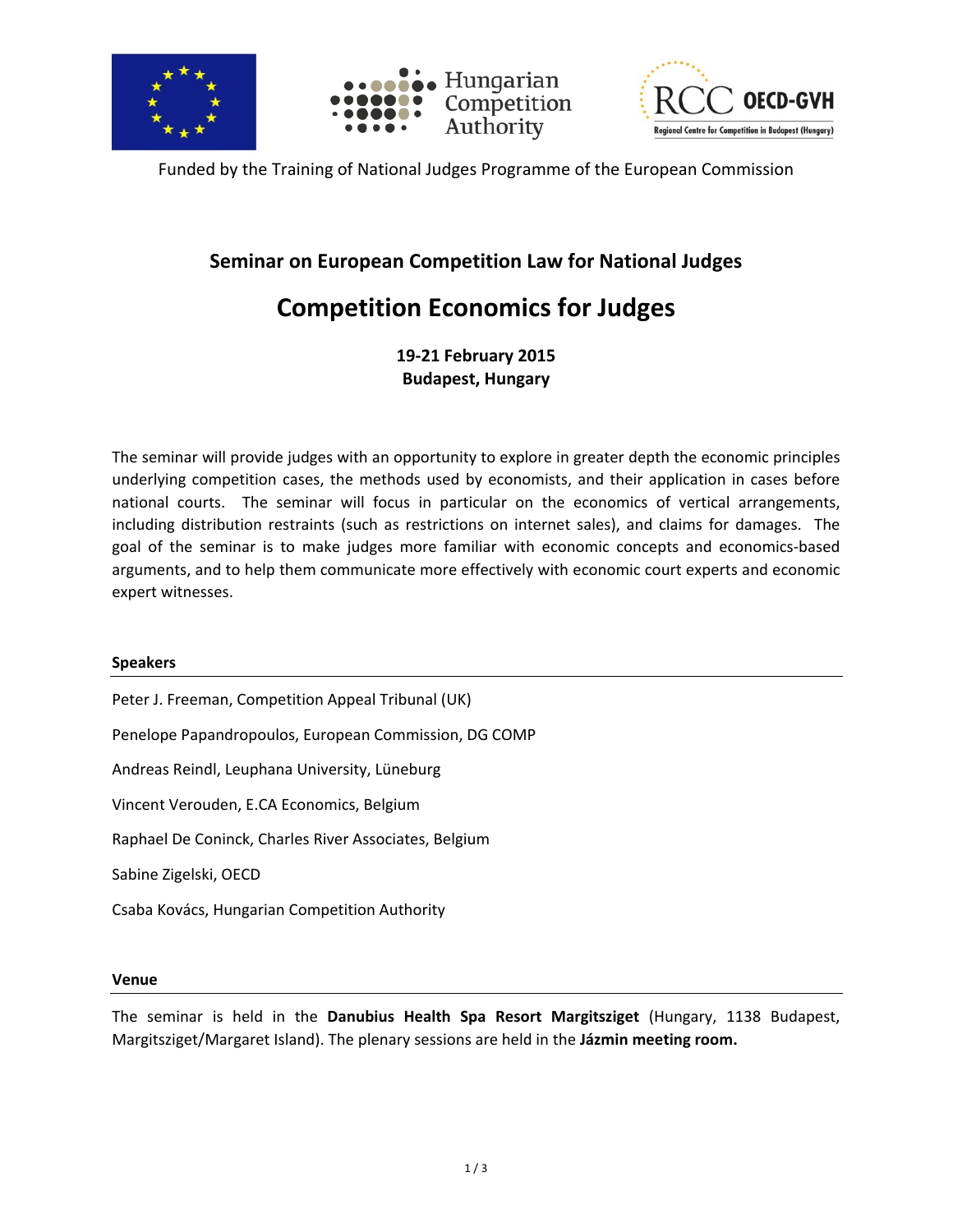# **Agenda**

# **Thursday, 19 February**

| 13.45 - 14.00   | Registration                                                                                                           |
|-----------------|------------------------------------------------------------------------------------------------------------------------|
| 14.00 - 14.45   | Introduction to the seminar, Andreas Reindl                                                                            |
|                 | Introduction to key economic concepts: market power, welfare, efficiencies: Penelope<br>Papandropoulos, Andreas Reindl |
| $14.45 - 15.15$ | Economic Evidence before Courts: Colt v. OFCOM: Peter J. Freeman                                                       |
| 15.15 - 15.45   | Coffee break                                                                                                           |
| 15.45 - 16.45   | Market definition: Concepts, Problems, and Case Studies: Sabine Zigelski                                               |
|                 | The use of economic analysis for market definition in a Hungarian newspaper merger<br>case: Csaba Kovács               |
| $16.45 - 18.00$ | Market definition: hypothetical: Sabine Zigelski                                                                       |
| 18.40           | Meeting at the reception, transfer to the welcome dinner                                                               |

## **Friday, 20 February**

| $09.00 - 09.45$ | The Economics of Vertical Agreements: Vincent Verouden                                             |
|-----------------|----------------------------------------------------------------------------------------------------|
| $09.45 - 10.30$ | Vertical Agreement: Case Study: Vincent Verouden                                                   |
| $10.30 - 11.00$ | Coffee break                                                                                       |
| $11.00 - 12.00$ | The Economics of Exclusion: Vertical Relationships that Exclude Rivals: Penelope<br>Papandropoulos |
| $12.00 - 13.00$ | Lunch at the Restaurant of the Grand Hotel                                                         |
| 13.00 -14.00    | Panel Discussion: Economic Evidence and Testimony in Court Cases                                   |
| 14.00 - 15.00   | Vertical Agreements: Case Study: Penelope Papandropoulos                                           |